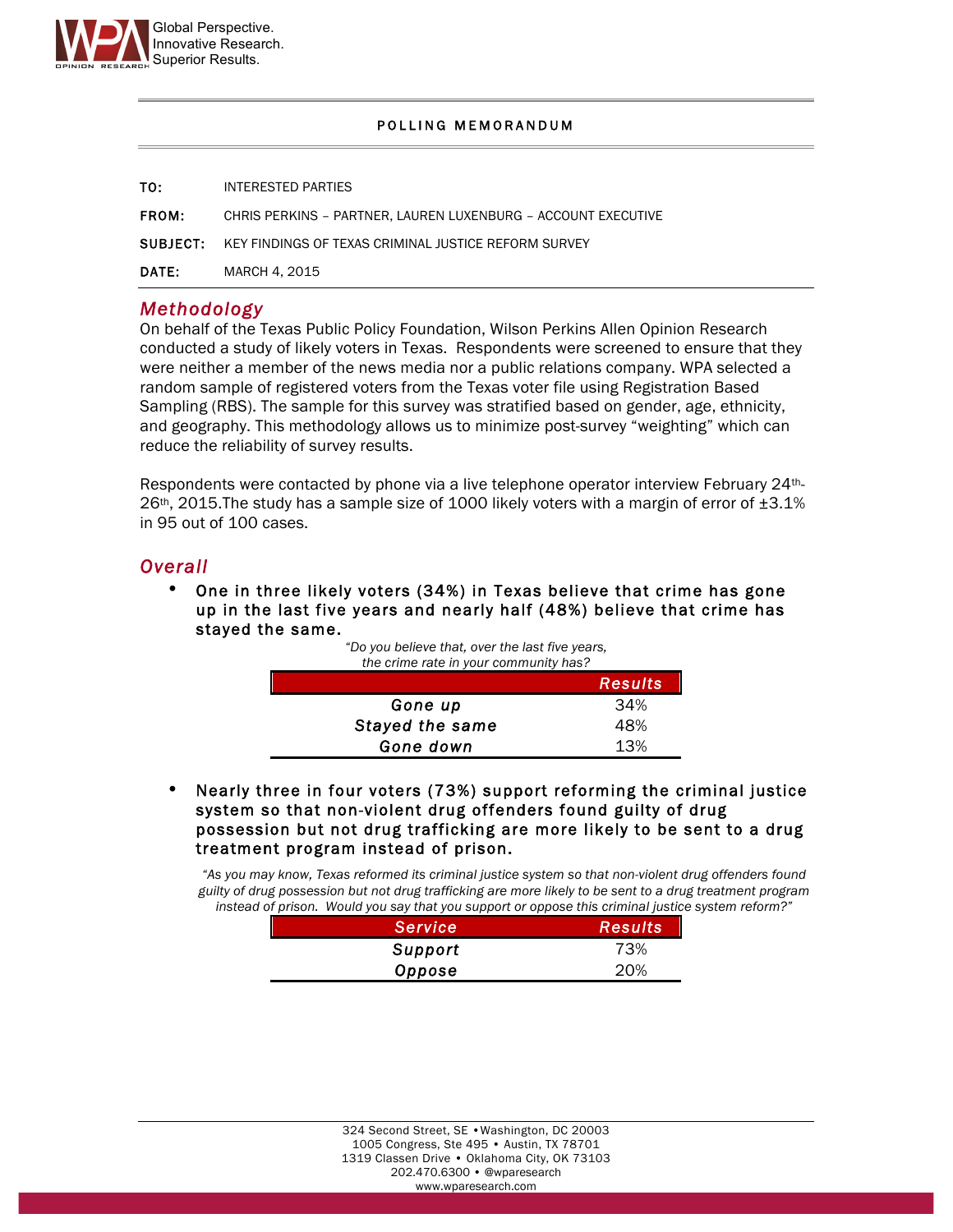

#### • Three in five voters (61%) agree that we should spend more money on finding effective education and treatment programs rather that spending more money on our prison system.

|  | "Which one of do you agree with more?" |  |
|--|----------------------------------------|--|
|  |                                        |  |
|  |                                        |  |

| Service                                                                                                                                                         | Results |
|-----------------------------------------------------------------------------------------------------------------------------------------------------------------|---------|
| People say thatwe should spend more money on<br>our prison system so that repeat criminals can be<br>kept away from the public longer.                          | 26%     |
| Don't Know or<br>Refused                                                                                                                                        | つ%      |
| People say thatwe should spend more money on<br>finding effective education and treatment programs<br>so that people leaving prison don't commit new<br>crimes. | 61%     |

## *Non-Violent Offenders*

- Likely voters agree with the following statements about non-violent offenders:
	- $\circ$  Three in four voters (76%) agree that drug offenders should receive drug treatment instead of being sent to prison.
	- $\circ$  Three in five voters (60%) agree that the costs imprisoning a non-violent offender should factor into decisions about whether to send them to prison.
	- o Three in four voters (76%) agree that non-violent offenders should have the opportunity to rehabilitate their behavior.
	- o Four in five voters (85%) agree that non-violent offenders should have the opportunity to repay their victims for any damages caused by their crimes.

| <b>Statements</b>                                                                                                                                  | Agree | Disagree |
|----------------------------------------------------------------------------------------------------------------------------------------------------|-------|----------|
| Drug offenders who are not drug traffickers should be placed on<br>probation and receive drug treatment instead of being sent to                   | 76%   | 20%      |
| prison.<br>The costs imprisoning a non-violent offender should factor into<br>decisions about whether to send them to prison.                      | 60%   | 35%      |
| Non-violent offenders should have the opportunity to rehabilitate<br>their behavior before facing the prospect of prison time.                     | 76%   | 21%      |
| Non-violent offenders should have the opportunity to repay their<br>victims for any damages caused by their crimes before being sent<br>to prison. | 85%   | $11\%$   |

*"Please tell me if you agree or disagree with the statement…"*

# *Truancy*

### • Likely voters agree with the following truancy statements:

- $\circ$  Three in four voters (77%) agree that schools should be responsible for appropriately responding to kids who skip class.
- o Seven in ten voters (71%) agree the justice system should only be involved in extreme cases involving chronic truancy.

| "Please tell me if you agree or disagree with the statement"<br><b>Statements</b>         | Agree | <b>Disagree</b> |
|-------------------------------------------------------------------------------------------|-------|-----------------|
| Schools should be responsible for appropriately responding to<br>kids who skip class.     | 77%   | 18%             |
| The justice system should only be involved in extreme cases<br>involving chronic truancy. | 71%   | 24%             |

*"Please tell me if you agree or disagree with the statement…"*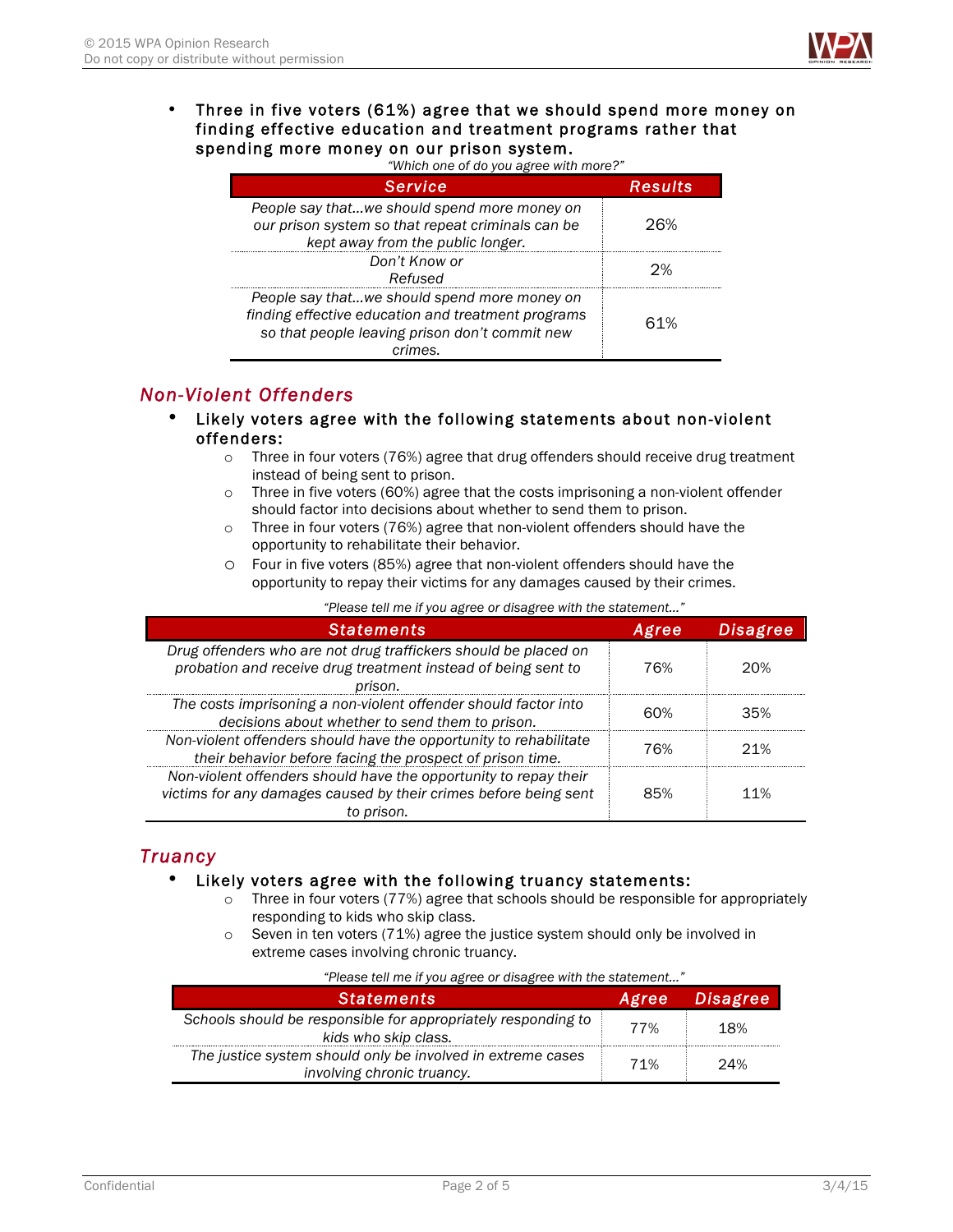

#### • Nearly three in four voters (73%) support a bill that would have minors tried as juveniles in juvenile courts when it comes to truancy.

| "Would you say that you support or oppose a bill that would<br>have the minors tried as juveniles in juvenile court?" |                  |  |
|-----------------------------------------------------------------------------------------------------------------------|------------------|--|
| <b>Service</b>                                                                                                        | <b>Results</b> ' |  |
| Support                                                                                                               | 73%              |  |
| Oppose                                                                                                                | 20%              |  |

# *Non-Violent Offenders*

• Nearly four in five voters (77%) agree more with the point that some criminals who are facing a first or low-level offense shouldn't automatically be sent to prison and that probation and treatment programs produce better results.

| "Which one of do you agree with more?"                                                                                                                                                         |         |  |
|------------------------------------------------------------------------------------------------------------------------------------------------------------------------------------------------|---------|--|
| Service                                                                                                                                                                                        | Results |  |
| People say thatregardless of the crime committed<br>we should send all criminals to prison to help send a<br>signal that Texas doesn't take crime lightly.                                     | 17%     |  |
| Don't Know or<br>Refused                                                                                                                                                                       | つ%      |  |
| People say thatsome criminals who are facing a<br>first or low-level offense shouldn't automatically be<br>sent to prison and that probation and treatment<br>programs produce better results. | 77%     |  |

### • Nearly three in five voters (59%) support legislation that would seal the records of non-violent, non-sexual first time offenders, meaning that it would not available to the public.

*"Would you say that you support or oppose legislation that would seal the records of non-violent, nonsexual first time offenders, meaning that it would not available to the public"*

| Service | Results |
|---------|---------|
| Support | 59%     |
| Oppose  | 35%     |

## *Felony Thresholds*

I

L,

- Concerning felony thresholds, a strong majority of voters agree with these statements:
	- o Four in five voters (81%) agree that laws that establish a monetary value of theft should keep pace with inflation.
	- $\circ$  Three in five voters (62%) agree that the dollar value of theft should reflect the value envisioned when the law was originally passed

| <b>Statements</b>                                                                                                                                                            | Agree | <b>Disagree</b> |
|------------------------------------------------------------------------------------------------------------------------------------------------------------------------------|-------|-----------------|
| Most items cost more today than they did in 1993. Laws that<br>establish a monetary value of theft should keep pace with<br>inflation to preserve the law's original intent. | 81%   | 11%             |
| A dollar today doesn't seem to go as far as it did 10 years ago.<br>The dollar value of theft should reflect the value envisioned<br>when the law was originally passed.     | 62%   | 26%             |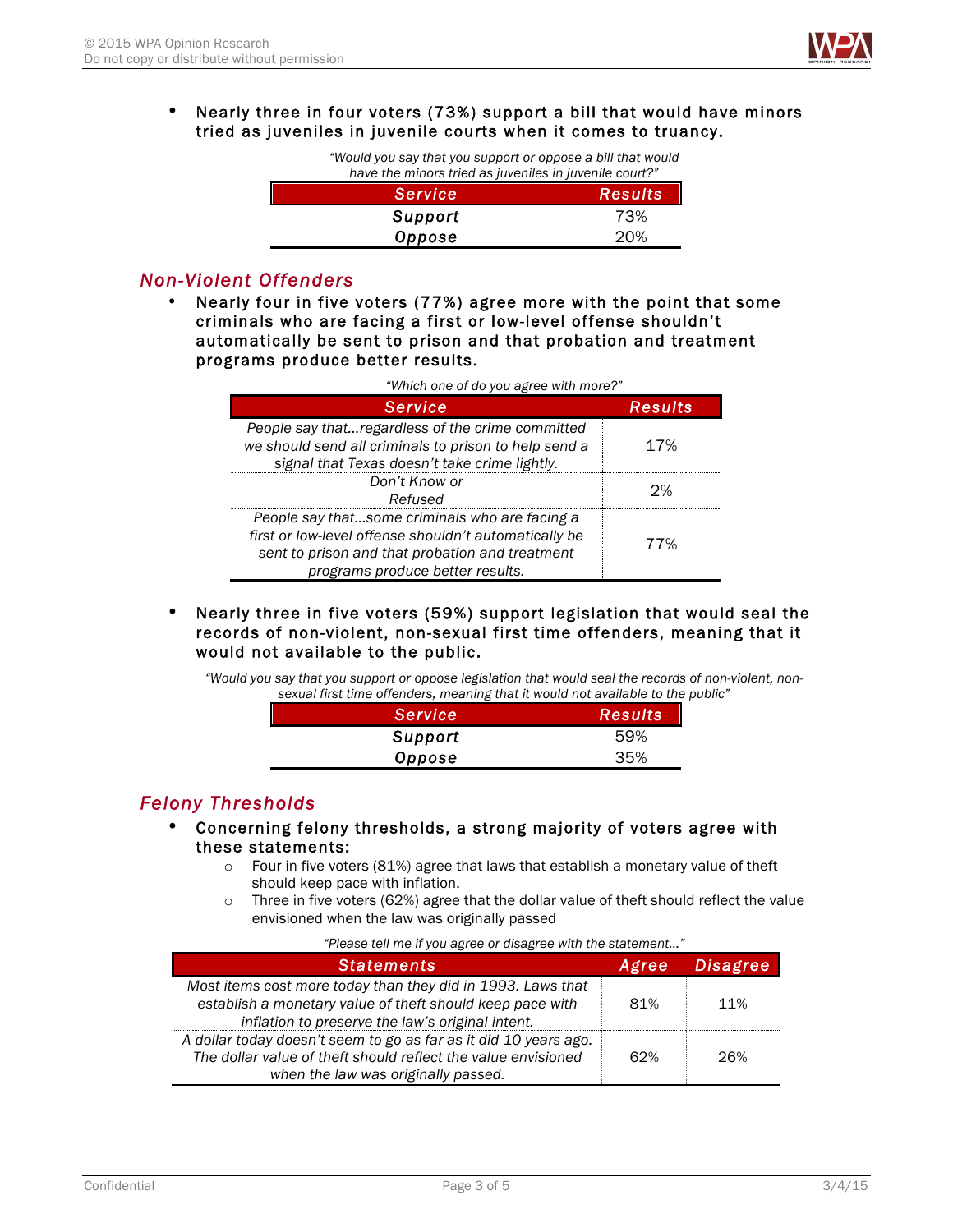

### • A majority of Texas voters (57%) support legislation that would update that dollar amount to \$1500 for committing a felony, and then adjust annually based on the rate of inflation.

*"Would you say that you support or oppose legislation that would update that dollar amount to \$1500, then adjust annually based on the rate of inflation?"*

| Service | <b>Results</b> |
|---------|----------------|
| Support | 57%            |
| Oppose  | 37%            |

# *Prison Sentencing*

- A majority of Texans voters agree with the following prison sentence statements:
	- $\circ$  Nearly nine in ten voters (87%) agree that they would feel safer if they knew that prisoners released from prison were still being monitored by the relevant authorities.
	- $\circ$  Nearly seven in ten voters (69%) agree that they would prefer that a portion of an inmate's overall sentence be dedicated to being monitored in the community.
	- o Four in five voters (80%) agree that prisoners should spend a portion of their sentence in their community under supervision rather than being released with no supervision, even if their overall sentence length stays the same.

*"Please tell me if you agree or disagree with the statement…"*

| <b>Statements</b>                                                                                                                                                                                      | Agree | <b>Disagree</b> |
|--------------------------------------------------------------------------------------------------------------------------------------------------------------------------------------------------------|-------|-----------------|
| I would feel safer if I knew that prisoners released from prison<br>were still being monitored by the relevant authorities.                                                                            | 87%   | 10%             |
| I would prefer that a portion of an inmate's overall sentence<br>be dedicated to being monitored in the community.                                                                                     | 69%   | 24%             |
| Prisoners should spend a portion of their sentence in their<br>community under supervision rather than being released with<br>no supervision, even if their overall sentence length stays the<br>same. | 80%   | 13%             |

### • A majority (57%) of Texas voters support legislation that would:

o Reduce the time an inmate spends in prison, so that they could spend some of their sentence being monitored under community supervision.

*"Would you say that you support or oppose legislation that would reduce the time an inmate spends in prison, so that they could spend some of their sentence being monitored under community supervision?"*

| <b>Service</b> | <b>Results</b> |
|----------------|----------------|
| Support        | 57%            |
| Oppose         | 33%            |